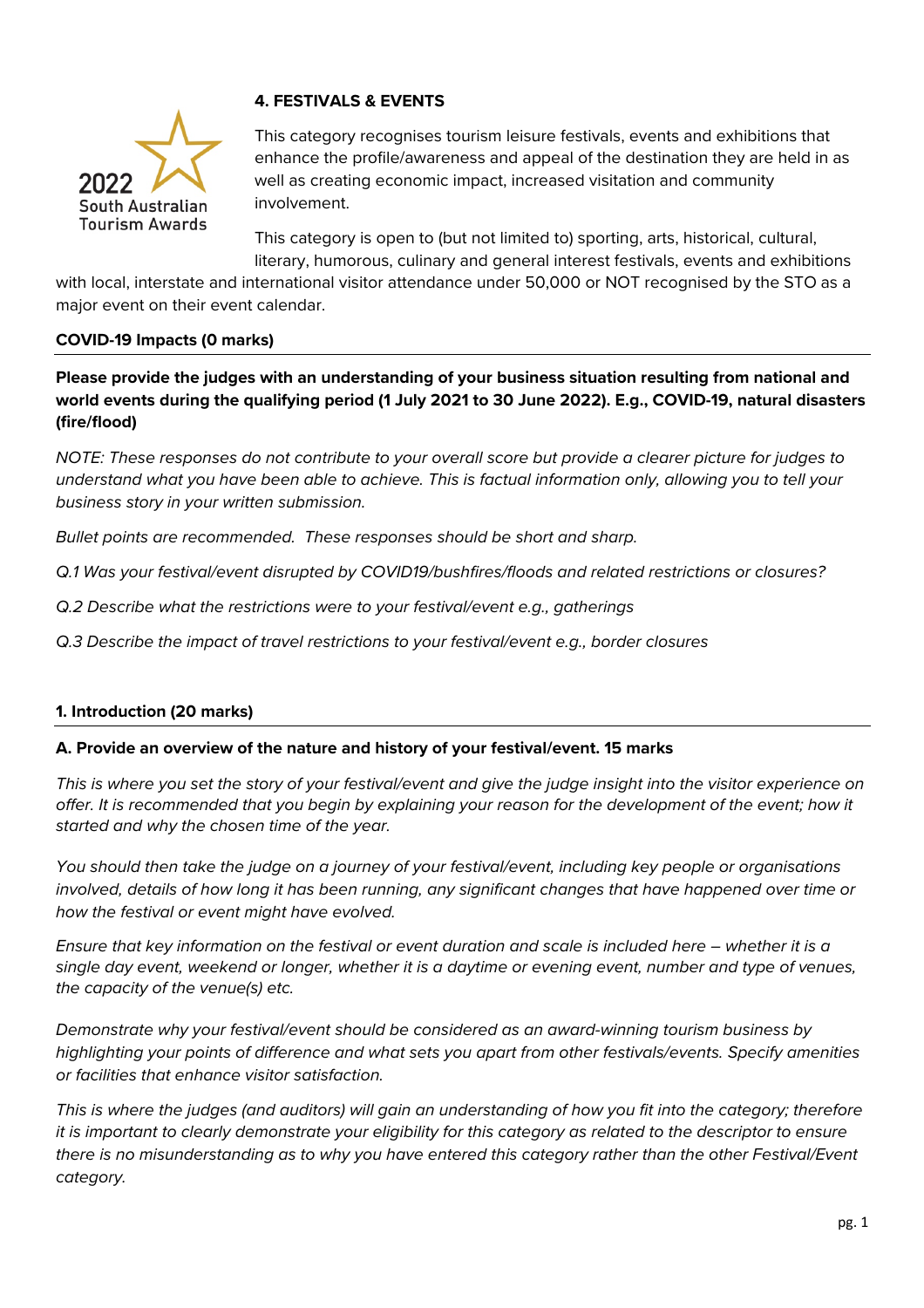## **IMAGES**

*Attach a minimum of two graphics to support and enhance your response provided. For example a map of the festival/event, images of the festival/event and any specific facilities/amenities/services you have highlighted in your response., a collage of the accreditation programs you participate in and/or any award achievements*

**B. How has the festival/event worked to enhance the profile and appeal of the destination it was held in and stimulated economic activity within the qualifying period? 5 marks**

*The judges are looking to understand the positive impact your festival/event has made to the host destination.* 

*Demonstrate the direct benefit to the host destination by using measurable data from the qualifying period to demonstrate how the festival/event has contributed to the local economy. Consider, for example, an increase in visitor numbers, economic spend, awareness, etc. Consider also how the event has supported the destination in its recovery from national and world events.*

### **IMAGES**

*Attach a minimum of two graphics to support and enhance your response provided For example, a chart demonstrating economic growth and supporting the data you have provided in the submission.* 

### **2. Event development and innovation (30 marks)**

## **A. What innovative strategies did the festival/event develop and implement that were designed to enhance the visitor experience? 10 marks**

*This question seeks to understand how your festival/event has improved the visitor experience. To respond, consider what innovations and/or developments the business has implemented or enhanced. An enhancement could include, for example, a new experience/facility, updating point of sale processes or changing to ethically sourced supplies.*

*It is understood that festivals/events may have implemented/designed strategies outside of the qualifying period. These can be included – but the festival/event must have been held in the qualifying period.*

*The response should demonstrate why the innovations/developments were implemented and how this enhances the visitor experience. The judges will be looking for an understanding of what prompted the improvement e.g., was it a result of guest feedback, environmental/site considerations, change in market demand, etc.* 

*Your response should include the research and planning that was undertaken as well as the outcome/s of these and how they align with the business' main goals and strategies.*

*What measures were put in place to ensure COVID-19 protocols were met whilst providing an enhanced visitor experience?*

## **B. What strategies have you developed in the qualifying period to ensure the future sustainability of the festival/event and how are you innovating to mitigate the challenges facing your event (business risks)? 10 marks**

*The judges are seeking a proactive approach to planning to support the continued running of the festival/event.* 

*Consider a range of risks impacting the sustainability of the festival/event which could include, for example, ongoing funding/sponsorship, local community support, environmental/site considerations, media backlash, guest safety, continuing or return of restrictions, etc.*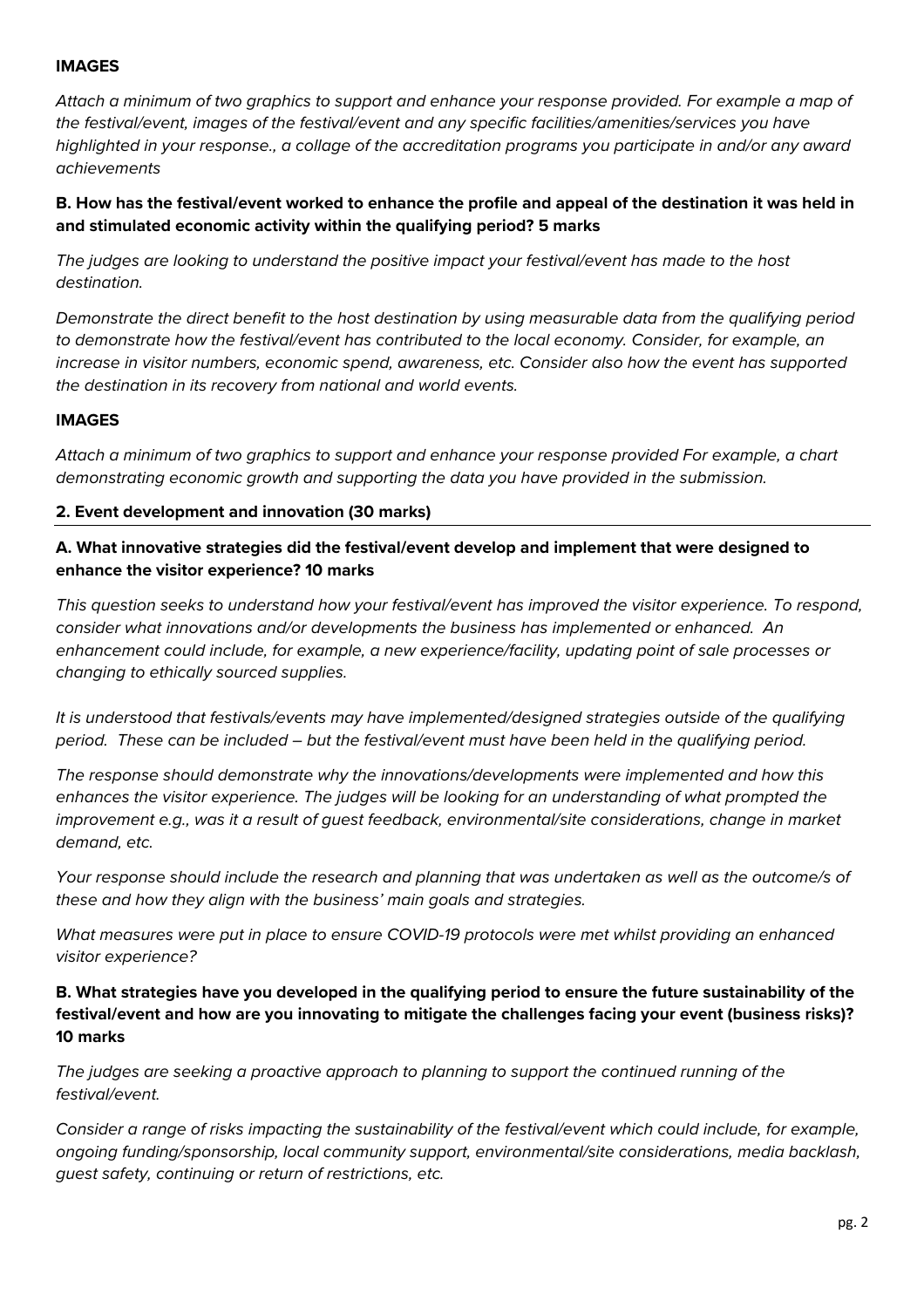*Where able, detail the figures to provide a greater response e.g., how is the event is funded, and what steps have been made to manage this (e.g., secured ongoing sponsorship).* 

*You could also consider what partnerships, sponsorship, or stakeholder engagement you have secured to assist in the continued success of the festival/event.*

*If your event is a one off, you should ensure this is clearly demonstrated to the judges. Then, to respond to this question, focus your response on how you mitigated the risks and challenges faced by your festival/event.* 

## **C. How is the event integrated with the local, regional, or state tourism industry? 10 marks**

*Provide the judges with an understanding of how your festival/event supports the growth and development of the local, regional and state tourism industry. The judges are seeking a festival/event which has been actively involved with and contributed to the tourism industry.* 

*Clearly demonstrate how your festival/event aligns with host community tourism strategies, for example, local government economic development plans, local/regional/state tourism development strategies, etc.* 

*Demonstrate then the contribution to tourism that is made, for example increase in visitor numbers, awareness, local tourism employment. Where possible, use measurable data.* 

#### **IMAGES**

*Attach a minimum of two graphics to support and enhance your response provided. For example, an image of any new products or facilities, posters promoting changes that have been implemented.* 

## **3. Marketing (10 marks)**

**A. What innovative marketing and communications strategies did you use during the qualifying period to promote the festival/event. Why were these strategies chosen and what was the result? 10 marks**

*You should begin by outlining who your festival/event has aimed your marketing towards and demonstrate a clear understanding of this market. Consider, for example, who they are, where they are from, how old they are, how they purchase travel, what motivates and inspires them and how your product meets their expectations.* 

*Identify how the target market/s are right for your festival/event.*

*You should then provide a clear overview of the innovative approaches you have taken to marketing and what you have done differently to attract your attendees within the qualifying period. Consider for example, social media, digital and interactive advertising, apps, product packaging, tactical or paid advertising campaigns, relationship marketing.*

*Ensure you outline why these marketing strategies were selected and how the marketing strategy aligns with local, regional or state marketing plans.*

*Detail how these marketing activities have been successful. You should consider metrics to measure the outcomes and consider media coverage, social media engagement, increased web traffic, increased bookings, etc.* 

## **IMAGES**

*Attach a minimum of two graphics to support and enhance your response provided. For example, images of marketing placement (social media screen shots, website, advertisements).*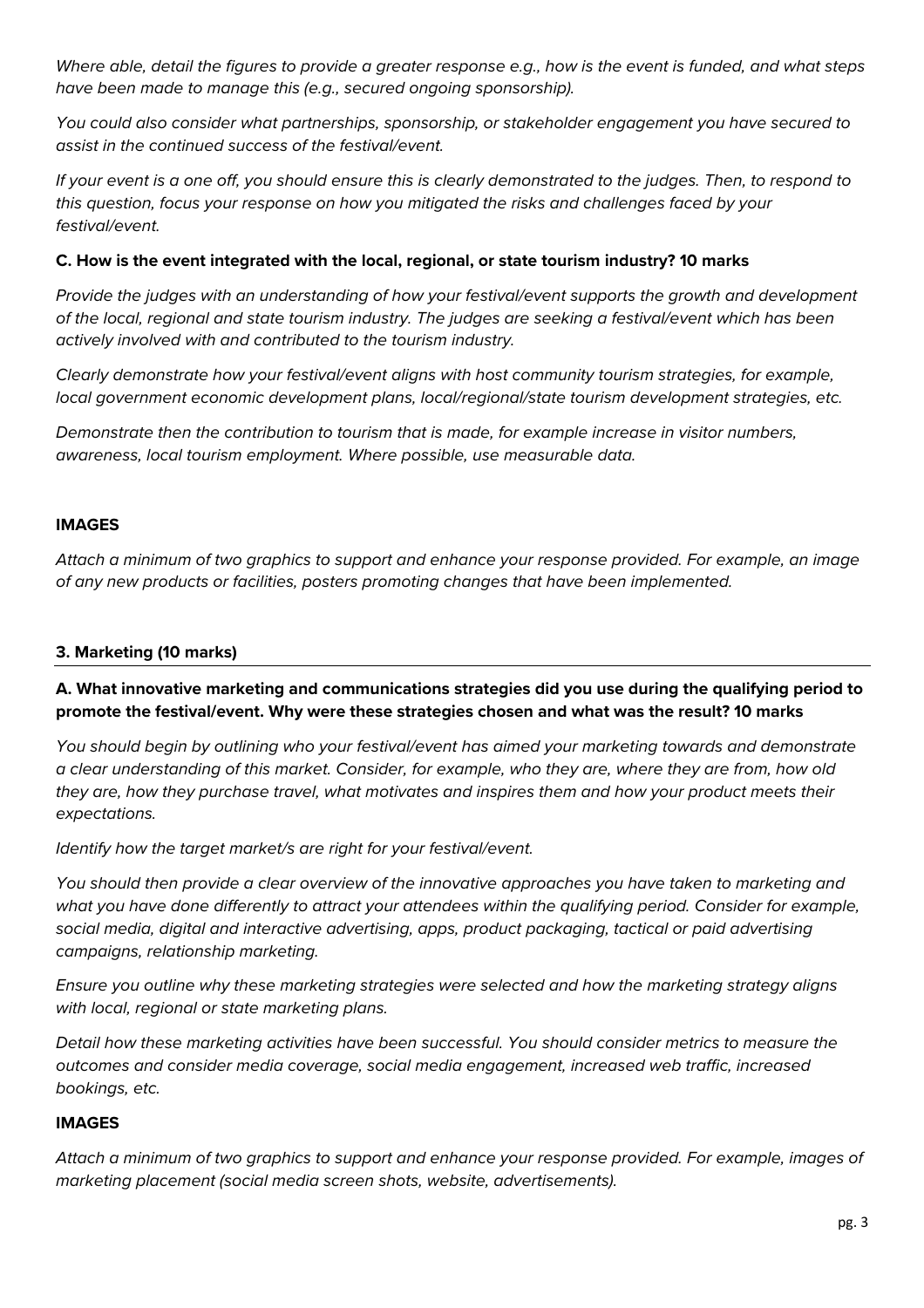## **4.Customer Experience (15 marks)**

## **A. How is the event delivered, evaluated and continually improved (for ongoing events) to ensure high attendee satisfaction levels and inclusivity? 15 marks**

*This question requires you to outline what practices you have put in place to ensure a high quality of customer service throughout the festival/event.* 

*Demonstrate how you are committed to quality customer service throughout all areas of the festival/event. This could include staff training, service principles and policies, staff reward systems, volunteer orientation and induction and other training programs for onsite event staff, etc.* 

*Consider all points of customer engagement, e.g., email, phone, guest greetings/welcome, during and after the festival/event. Your response should consider what training is in place for staff and/or volunteers and how this has improved the festival/event.* 

*Once you have provided an overview of how customer service is delivered for high attendee satisfaction describe how you monitor and assess customer service to ensure quality delivery, for example, feedback forms, monitoring social media, blogs, mystery shoppers etc.*

*Consider providing a case study/example where you have implemented a change based on customer feedback.* 

*Demonstrate how you consider visitors' special and specific needs and recognises the needs of a diverse community. This can include, but is not limited to, cultural, language, physical, intellectual, dietary and other specific needs e.g., groups, special interest, LGBTQ, etc.*

## **IMAGES**

*Attach a minimum of two graphics to support and enhance your response provided. For example, staff communications posters, flow charts of customer service processes, reception cards encouraging feedback.* 

#### **5. Responsible Tourism (15 marks)**

## **A. How have you considered and progressed your environmental responsibilities during the qualifying period? 5 marks**

*This question requires you to outline how you have considered and acted on reducing or improving (whichever applied) your overall impact on the environment.* 

*Consider the following:*

- *How have you considered your environmental impact?*
- *What have you done to be environmentally responsible?*

*Some examples of how you demonstrate environmental responsibility are:*

• *Water conservation, waste management/reduction/recycling, fuel and energy reduction, carbon reduction/offset, reuse initiatives in place.*

*The inclusion of actual measurement data including the amounts saved/reduced in comparison to the previous year (or multiple years if you have good records) will enhance the response.*

**B. How have you considered and progressed your social and economic responsibilities during the qualifying period? 5 marks**